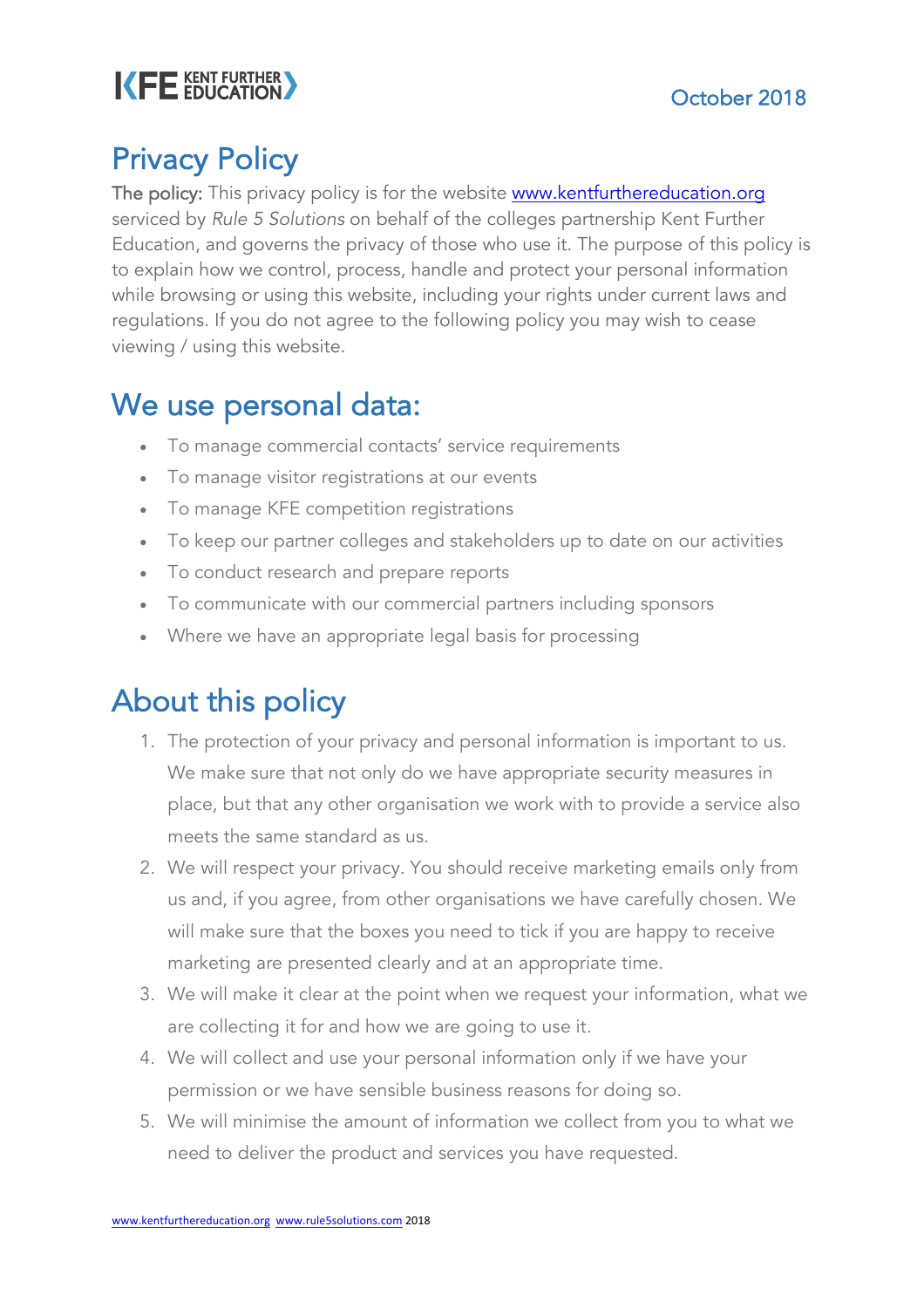- 6. We will be clear in our dealings with you as to what information about you we will collect and how we will use it.
- 7. We will use personal information only for the purposes for which it was originally collected and we will make sure we store it safely, and delete it securely.
- 8. Our website and individual college sites are accessible via the internet. Please remember that if you post any comments or links on any of our sites that they can be read and accessed by anyone and everyone.

If we, our service providers, or our commercial partners transfer any information out of the European Economic Area (EEA), it will only be done with the relevant legal instruments or permissions being in place.

## What information we collect about you and how we use it

We may collect personal information from you when you:

- register to the KFE Competitions website page or for any of our services;
- enquire about the Website, our services, our competitions or events;
- register for our competitions;
- engage with us in relation to our competitions or events;
- when you work with us in a commercial capacity;
- through cookies;
- if you complete your details on research or feedback questionnaires;
- request or share information through the Website; and/or
- register for any of our mailing lists or events through the Website;

This personal information may include but is not limited to the following information about you:

- your name (including your first names and surname);
- your email address;
- phone contact;
- home organisation e.g. college or commercial organisation;
- other details about you that you or others provide to us; and
- sensitive personal data but only where you have provided your explicit consent for the collection of and use of such sensitive personal data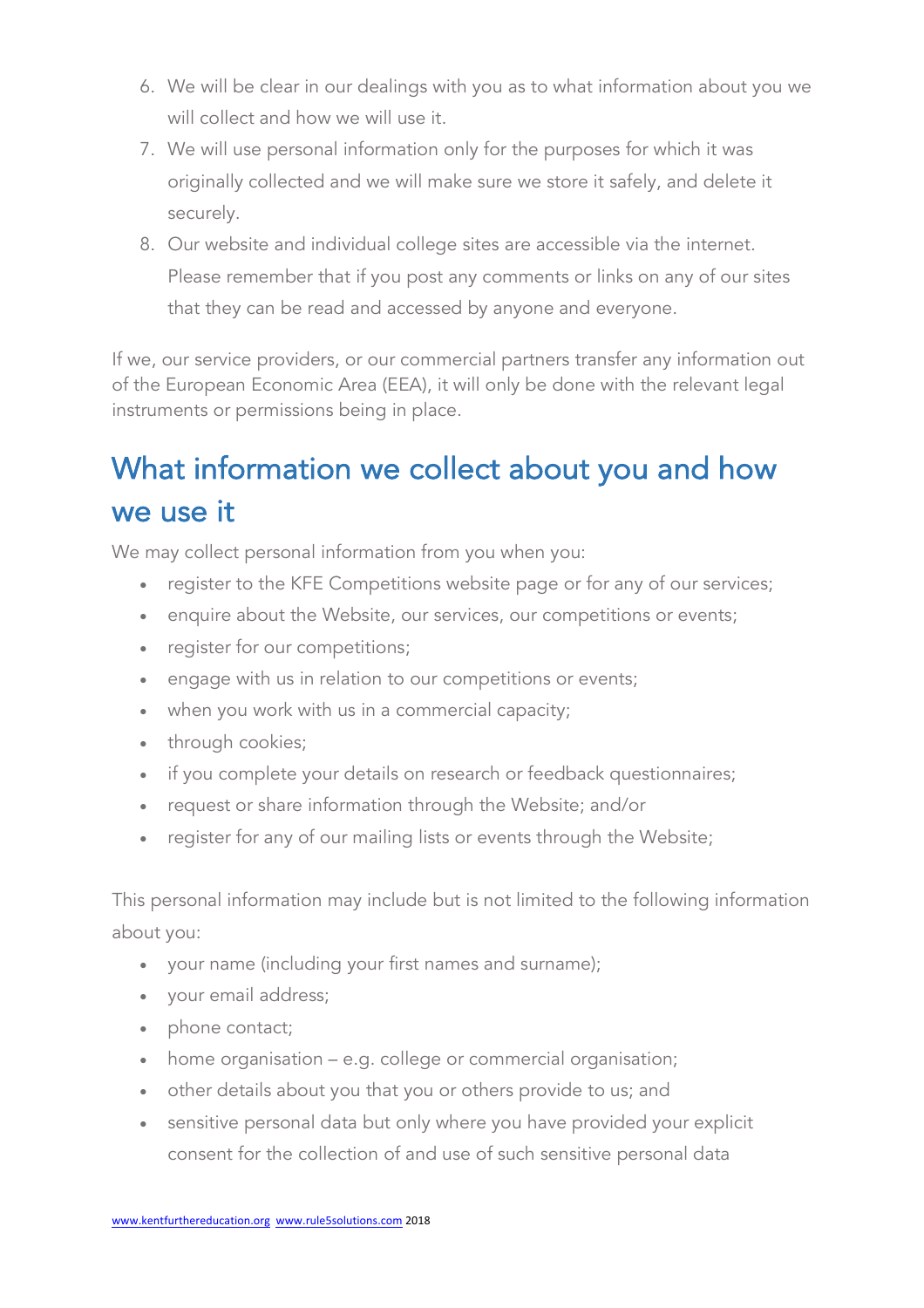### Legal aspects

This is where we explain our legal basis for processing your information. When you use someone's information in a business, you need to have a legal reason for doing it, and you then need to state this clearly.

For an information service such as a newsletter or when you enter one of our competitions, or even if you come to one of our events, we process your data using legitimate interest i.e. you are able to access lots of information and services in exchange for giving us your details, and our relationship is one where the balance of benefit is in your favour. You always have a choice about us managing your data this way and can opt out of processioning under this basis at any time. However, in the case of competitions, this could make matters complicated.

Where you provide data in the course of a contract agreement, we process your data under contract, i.e. your data is necessary for the fulfilment of the service. Any additional contact, i.e. telling you about another product or service closely related to the product or service you have contracted is managed under legitimate interest.

We will always make it as easy as possible for you to opt out of stuff you don't want, providing it doesn't restrict our ability to provide you with the thing you have requested.

Profiling - sometimes we use little parts of your information to target the messages we send you, for instance, we might use your location to send you details of a competition. This is normally done manually or via an automatic notification service managed by us.

How long we keep your data. Sometimes a legal authority may require us to keep it for a certain amount of time. Otherwise we determine the length of time we keep your data, based on why you gave it to us in the first place. For example, if you visited one of our events, we'd keep your information, to let you know about the next one.

When we don't need to keep your data anymore, we do one of three things: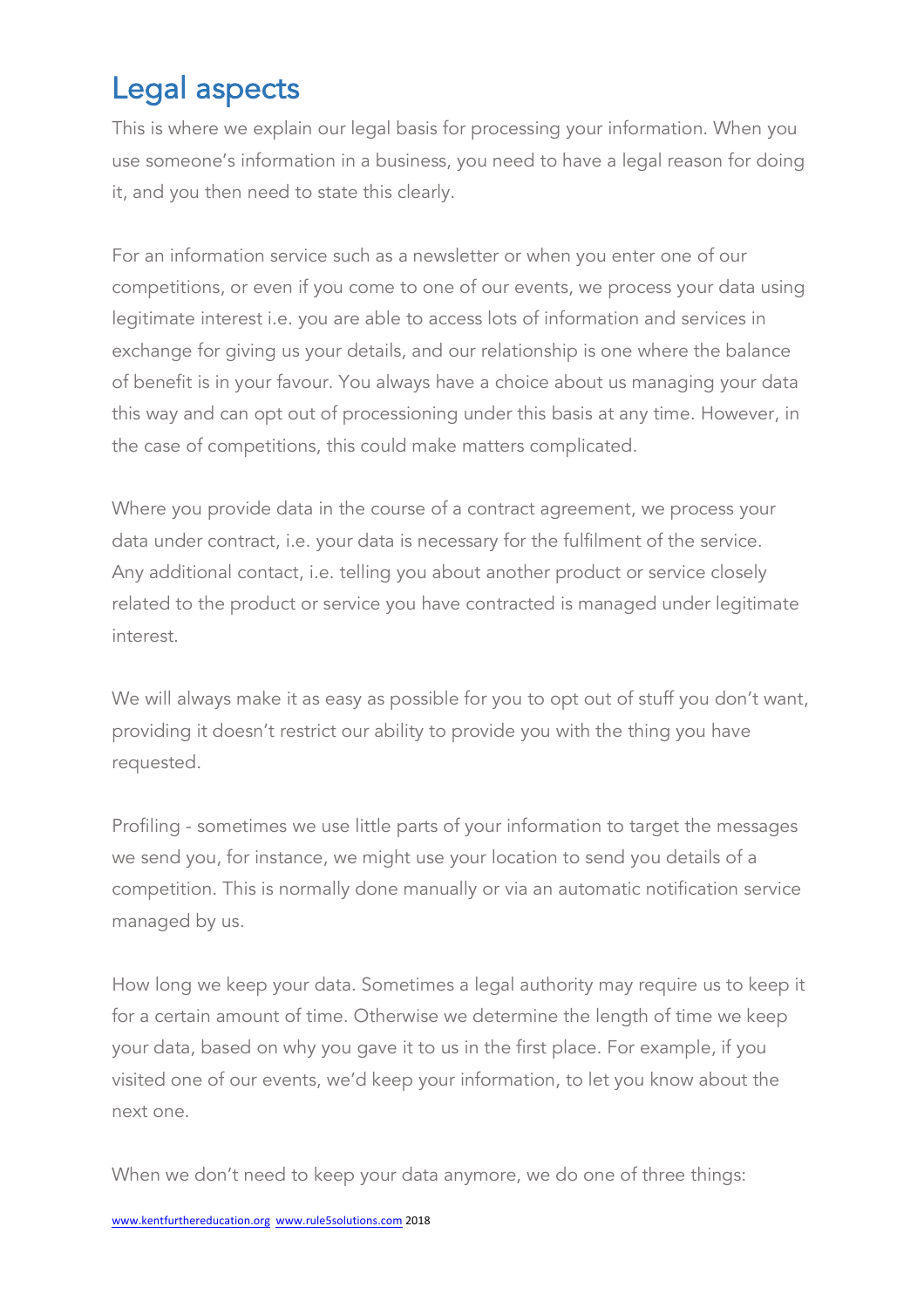- we erase it
- we keep a small amount because we have to, and keep it safe, sometimes disguising it.
- If you say you don't want to hear from us ever again, we keep the minimum amount information to make sure we leave you alone.

## Children's Data:

We do not knowingly collect or store any personal information of children under the age of 16, because the mechanisms whereby we collect personal information are not applicable to this age group.

### Making changes to the information you give us

You can rectify, erase, object to or restrict the way your information is handled without undue delay. You can also ask to access the data we hold on you. We're working on ways to make it easier for you to review and correct the information that we hold about you. In the meantime, if you need to change any details or want to get in touch with us about anything to do with your information email us at www.kentfurthereducation@gmail.com.

#### Who we share data with

We do not and will not, sell or share your data at any time to anyone else for their own marketing purposes.

If you are a visitor or potential visitor to one of our events, we will share your details with our contracted communication partners if applicable, so that they can:

- Tell you about upcoming events
- Direct you to the places where you can book tickets
- Keep you up to date with what is happening at the events, including sending you the latest news.

If you are an exhibitor or sponsor at one of our events, we will share your details with our approved suppliers in the below areas:

• Core exhibition services (stand build, electrics, graphics, furniture and lighting)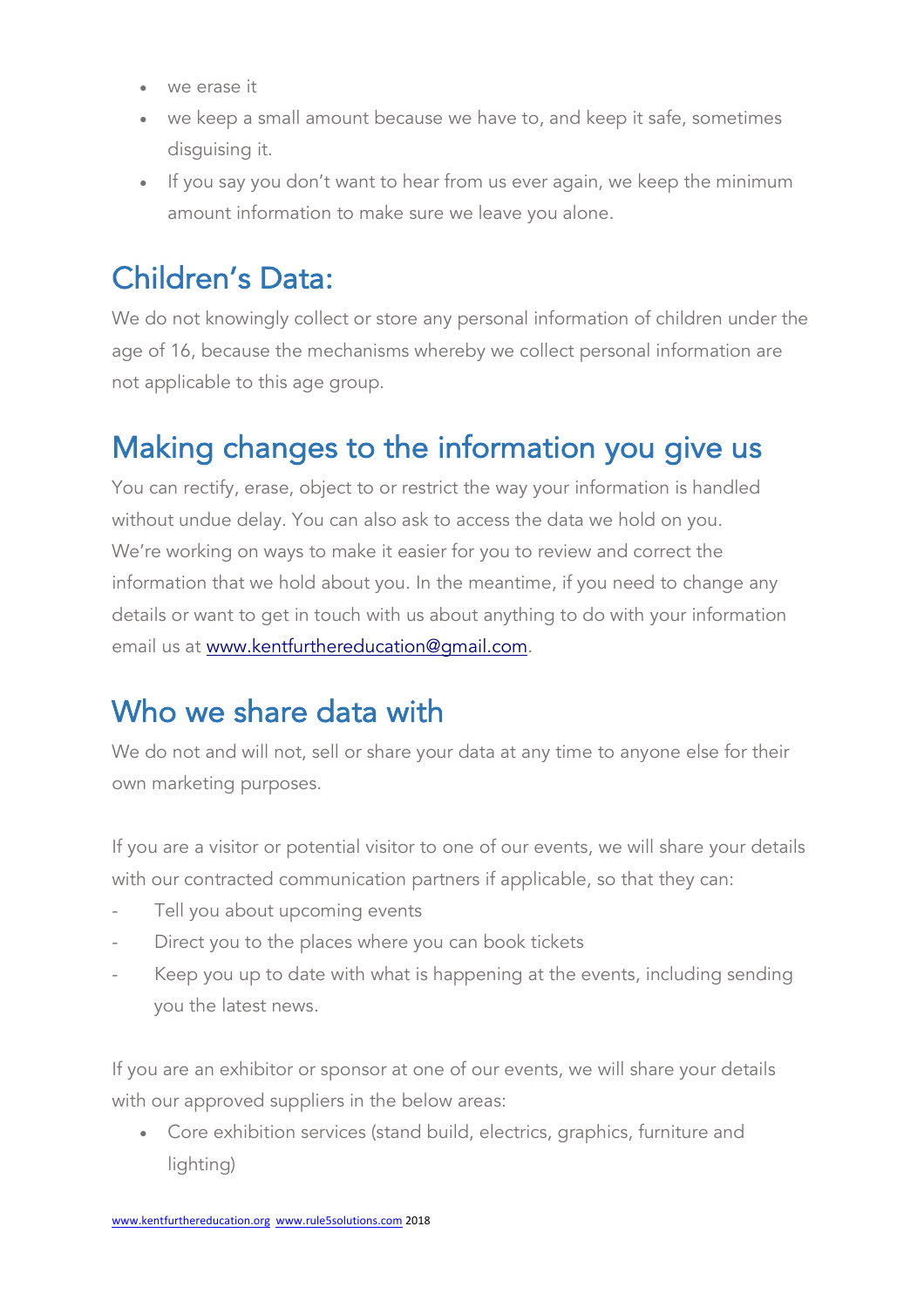- Venue services (catering, room hire, gas, water & waste, barriers, cleaning etc)
- IT and internet
- Freight, Lifting & Storage
- Audio visual equipment

If you are a competitor at one of our events, we will share your details with:

- The competition organising partner responsible for making a competition happen (for example the college where the event takes place),
- KFE College Competition Leads, managers and their assistants,
- Your home college Competition Lead and key contact (for example to validate an entry and entrant status),
- World Skills UK essential data only such as name, home college and industry competition specialism,
- Other specialists and organisations commissioned by KFE in supporting a competitor to take part in an event or competition.

#### Transfer outside the European Economic Area

If we need to send any information outside of the EEA, it will only be done with the proper legal protections or permissions being in place.

## **Cookies**

Cookies are little packets of data that sit on our website, in some cases to make it work, and in some cases to add additional services. For more information about cookies, how to look after them, even how to turn them off, please review your settings.

## Google Analytics

We use Google Analytics on our site for anonymous reporting of site usage and for advertising on the site. If you would like to opt-out of Google Analytics monitoring your behaviour on our sites please use this link https://tools.google.com/dlpage/gaoptout

### Who we are